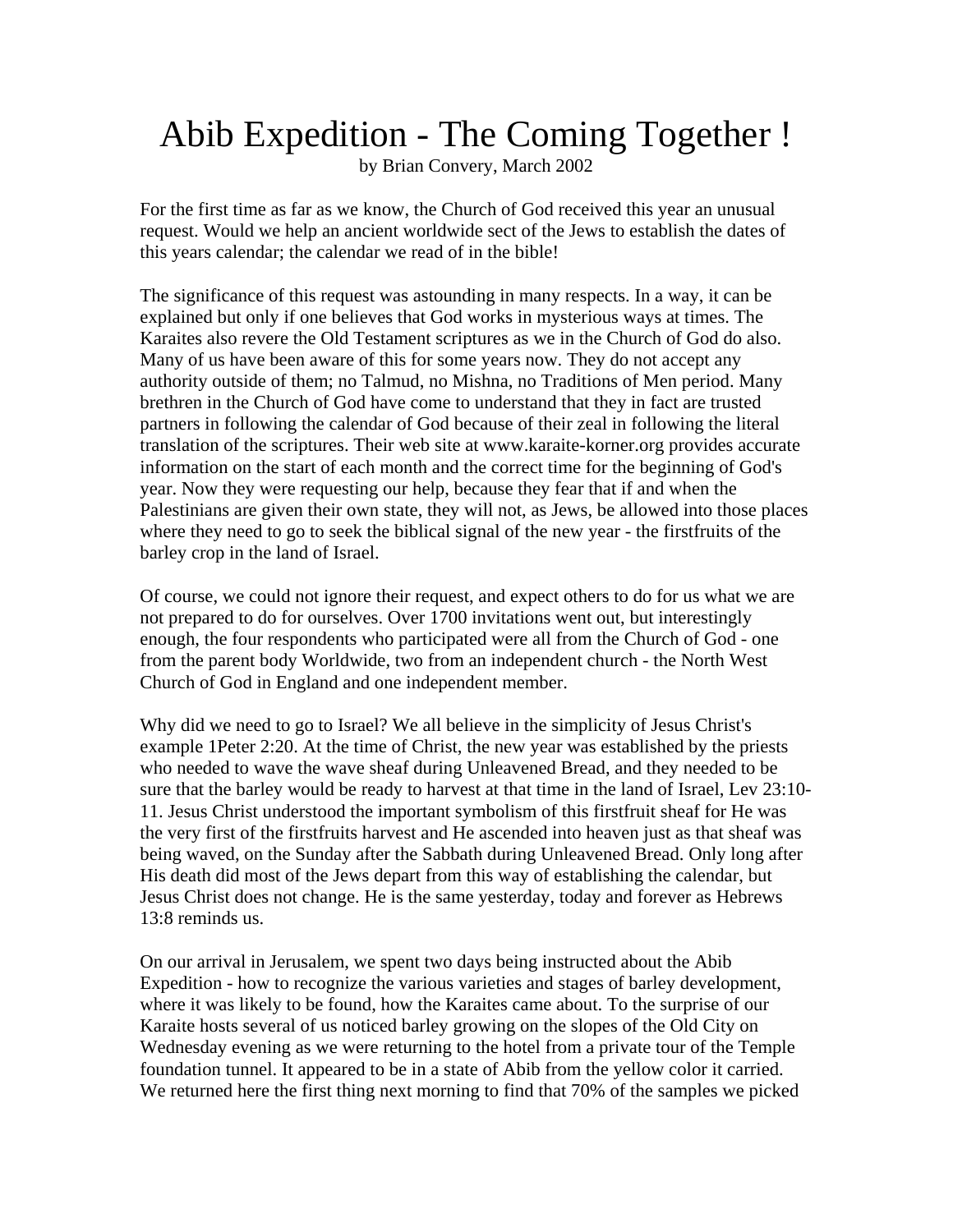at random were in a state of Abib or Aviv as the Karaites call it. This was quite amazingly, for Jerusalem is higher and colder than most areas, and here we were finding Abib barley within the shadow of the Temple mount in the old city of Jerusalem. Quite a start to the search.

Rejoicing, we left Jerusalem behind, heading for the northern Negev, towards Gaza (which is much warmer and very fertile). We visited many sites in this area, recording them by Global Satellite Positioning for future years. Seventy percent of the selected barley we examined here was already Abib. Next day we journeyed in the opposite direction, to the NE of Jerusalem around Jericho, the Jordan valley and the Dead Sea. This area is hotter still, much more rugged and dry, but still with farms which grow barley crops as well as much wild barley. Here almost all the barley we examined proved to be abib.

We found that the naturally grown barley crops and the wild barley grew to maturity much more quickly than irrigated barley because of the lack of moisture. The irrigated barley was not found to be Abib, instead developing a sturdier stock and heavier grains which slowed down its development.

Some were surprised to find the Abib and then to find it in such abundance was a clear answer to our question as to when to start the beginning of the year. Now we understood more clearly why in the Hebrew the word 'Abib' is always preceded by the definite article, as in Ex.13:4 "This day came you out in the month of the abib." It is not just the name of a month but an agricultural event. It is the occurrence of the Abib or the 'Aviv', as the Israelis call it, that determines the first month of the year.

Having found the abib, widely spread over the land of Israel, we gathered that evening on the last day of the 12th month after sunset, on the roof of a tall hotel in Jerusalem to look for the first sign of the new moon that would finalize the start of the new year. The sky to the West was cloudy, but as the clouds moved across a break emerged and a cry was heard, ' There it is - the new moon !' Nehemiah blew on his shophar and new years greetings were exchanged - the Abib had been found, the new moon had been seen, and the new year had begun at 18:11 on Friday March 15th 2002 !

The four Church of God members who participated in the Abib Expedition were myself (Brian Convery), Michael Storey, Gerald Kirby and Richard Dolan. Michael is a former member of WCG and UCG who fellowships with the North West Church of God at Chester, England. Gerald is a former member of WCG and CGI who now has taken his pastoral responsibilities to the North West Church of God. He may be reached by e-mail at geraldpeter.kirby@ukgateway.net or at P.O. Box 88 CH63 2RL UK. Richard is a member of WCG and has been for many years. As I write this he is in Jordan inspecting the barley crop in the biblical territory of Israel. I am a former member of WCG and GCG who is not affiliated with any organization. My family and I reside in Western New York.

You asked, What changes to your calendar understanding did this trip make?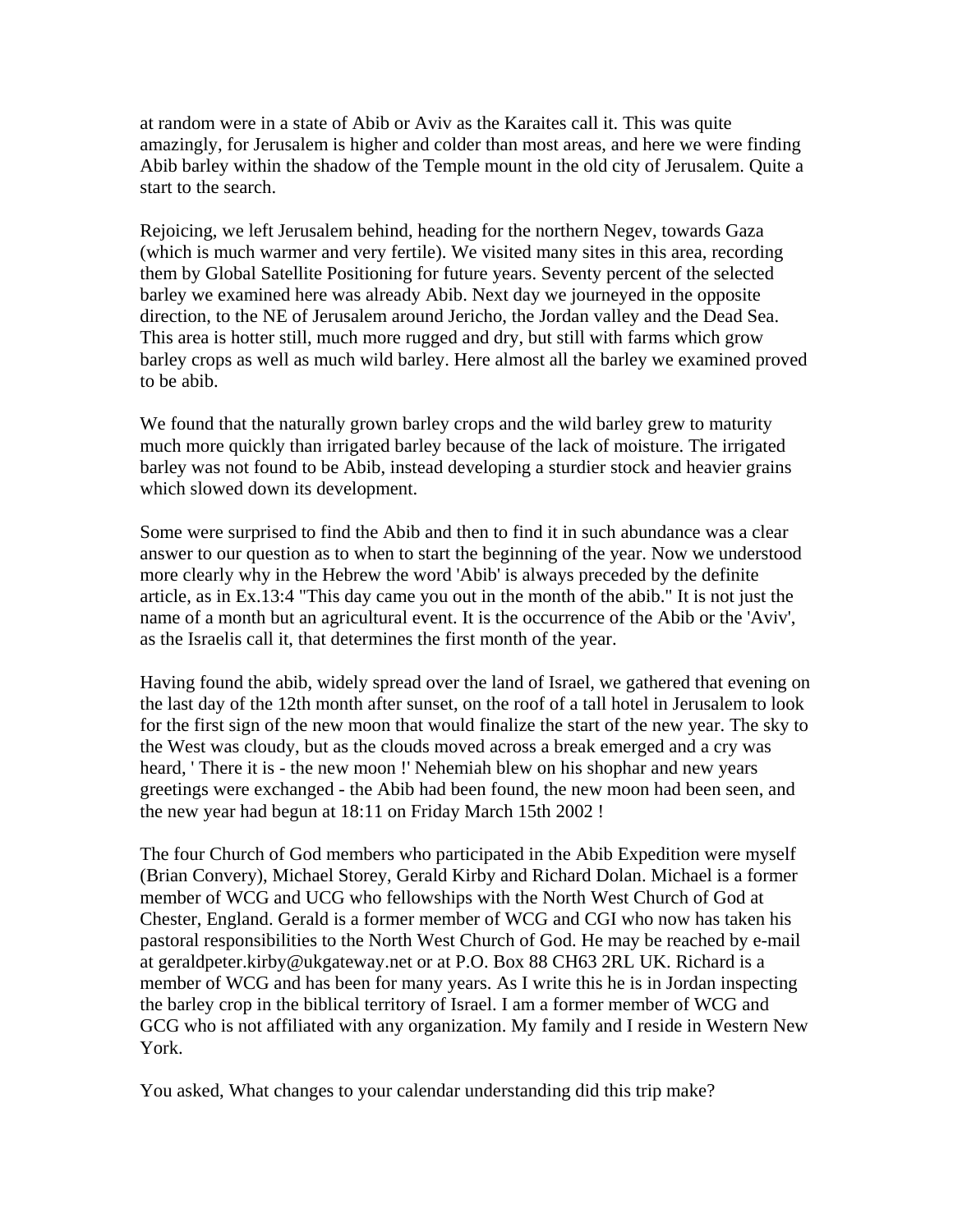For me, personally and to some extent, I think I speak for the other members of the expedition, this trip confirmed our own research, beliefs and commitment we have come to understand from the scriptures. It is incredible how we as well as others are coming to the understanding that we have not had this doctrine right in the past. The experience the Karaites have developed by following the literal translation of the scriptures and their practical application of it has been very humbling to observe. We learned firsthand how to determine at what stage the barley needs to be at to qualify to be Abib, to meet the requirements of Lev. 2:14, which is the minimum requirements to meet the law of the firstfruits grain offering. There are profound spiritual lessons to be understood from this especially as it applies to the wavesheaf offering which must be offered on the first Sunday during the days of Unleavened Bread.

The Karaites and the four of us who were part of the Abib Expedition have gathered hundreds of samples and pictures for the express purpose of putting together a guide, written and pictorial, to help others in their search for the Abib of God. The openness and candor of our host Nehemia Gordon and the other Karaites was a learning experience in itself. Their hospitality matches the best I have experienced in the Church. These folks have so much in common with ourselves it is quite humbling to observe and learn from. The Karaites have rejected the "Traditions of Men". We know that to be a major teaching of Christ's from the New Testament scriptures. They do not accept the teachings of the Talmud or the Mishna but only those found in the Old Testament. Their purpose in life is to seek the way of God or as they prefer to call Him, YHWH. It is my good pleasure to tell you all that for the first time they were exposed to Christianity of the Bible and not that of the Universal Church and her daughters. They gave us hours upon hours in study to explain our beliefs and doctrines which we have derived from the scriptures. One very important aspect about the barley we learned was that it grows all over Israel. The wild barley seeds itself and is like a weed in its resiliency. We found it growing everywhere, in flower gardens, food plots, open fields, amongst other crops, along roadsides, hillsides and even in our hotel parking lot in downtown Jerusalem. So much for the recent comments of some that it is undependable because it is scarce or does not exist anymore. We also found that the naturally growing barley that which was not irrigated, whether wild or domesticated varieties matured much earlier than that which is irrigated. The irrigated barley developed big thick stocks and large heads which resulted in a lot more time being required to mature.

You asked, What makes the green barley ears important in calendar calculations?

It is important to understand that Bib does not mean "green" ears. That is a mistranslation and can be misleading. The Bib barley is fundamental to the proper observance of the Passover, as well as all the festivals of God, for it is by this that God instructs us to start the year and thus the beginning of the count in setting the "appointed times 'of God. Lev. 23:37 is very specific about this. We are not to be careless for God says, "These are the feasts (appointed times) of the Lord which you shall proclaim to be holy convocations, to offer an offering made by fire to the Lord, a burnt offering and a grain offering, a sacrifice and drink offerings, EVERYTHING ON ITS DAY". That is why God attaches a very specific numerical day to each so there is to be no mistake which day it is and it all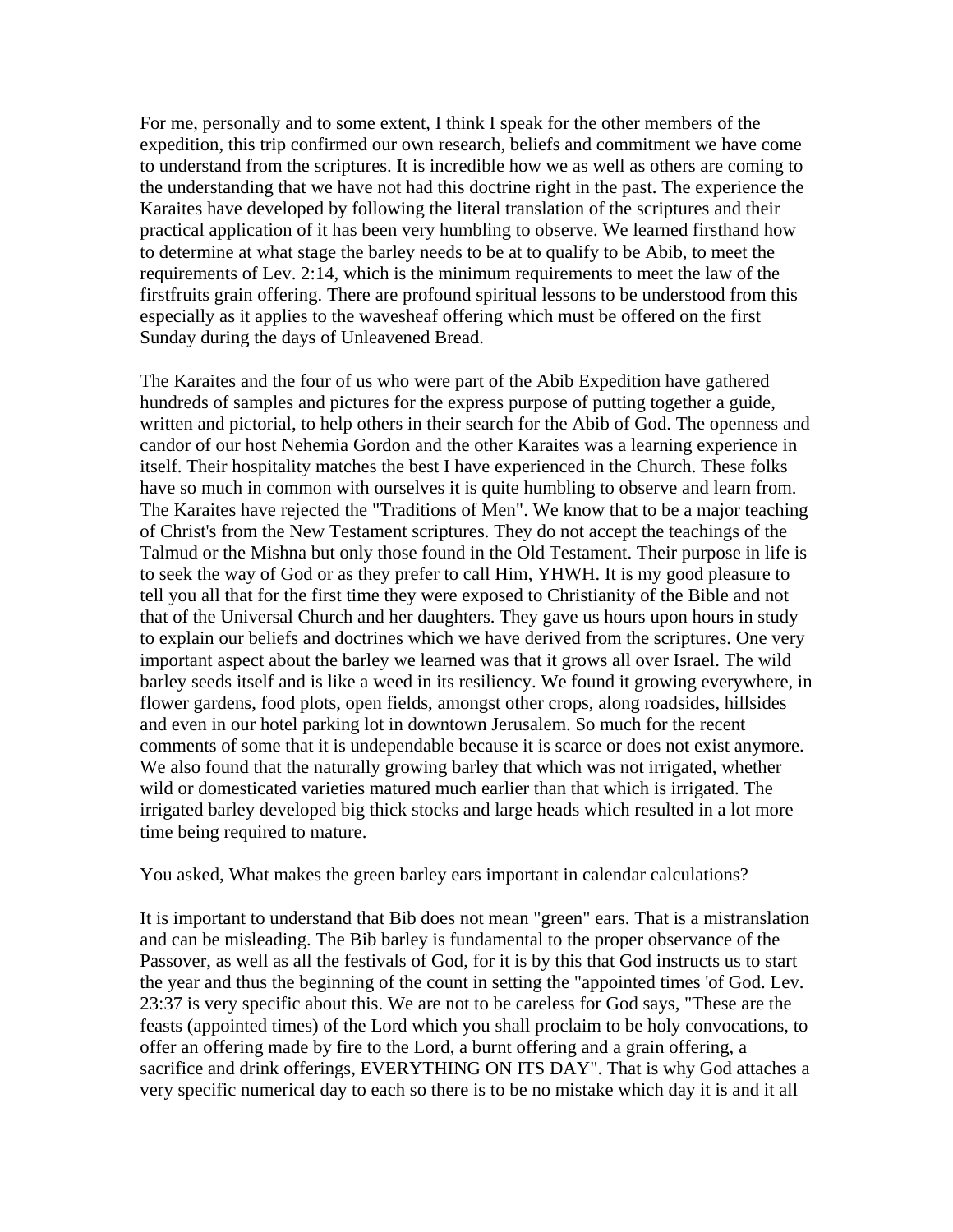starts in the month of the Abib. This is explicitly commanded in Dt 16:1, "Observe the month of the Abib and perform the Passover to the LORD your God" (Dt 16:1). Passover is tied to the Month of the Abib because the Exodus itself took place in this month. We read this in the following Scriptures "This day you are going out in the month of the Abib." (Ex 13:4) "You will keep the Feast of Unleavened Bread; seven days you will eat unleavened bread, as I have commanded you, at the time of the month of the Abib, because in it you went out of Egypt." (Ex 23:15) "You will keep the Feast of Unleavened Bread; seven days you will eat unleavened bread, as have I commanded you, at the time of the month of the Abib, because in the month of Abib you went out of Egypt." (Ex 34:18).

You asked, Isn't the season and the new moon the real indicator of when spring begins?

The Appointed Times are not related to "Spring" or to the "seasons". In fact, Biblical Hebrew does not even have words for Spring or Autumn. The division of the year into four seasons is a foreign concept superimposed on ancient Israel by Europeans. Ancient Israel only had two seasons, Winter and Summer. Genesis 8:22 tells us after the flood, "While the earth remains, seedtime and harvest, and cold and heat, and winter and summer, and day and night, shall not cease". Look at these very clear contrasts. Winter and summer are equated to cold and hot and seedtime and harvest. When Gen.8:22 was given in the Torah, the concept of spring as occurring after the equinox was as unknown and irrelevant as the equinox itself. These are all agricultural criteria which are affected by meteorological events not astrological occurrences. Israel has two seasons defined by rain, its abundance or its lack thereof. You can read that throughout the scriptures. Anyone who has spent time living in Israel understands this to be true even today. When we look at Gen. 1:14 we see a fine example of a mistranslation based on a European mind-set which confuses many people, "Then God said, let there be LIGHTS in the firmament of the heavens to divide the day from the night, and let them be for SIGNS and SEASONS, and for days and years". The Hebrew word for season here is Mo'ed. It has nothing to do with "a season". It is translated from Hebrew as, "appointed place of meeting or appointed times". It is used to qualify Gods festivals throughout the scriptures. An example is Lev. 23:2 "Speak to the children of Israel, and say to them the feasts (appointed times or Mo"ed) of the Lord, which you shall proclaim to be holy convocations, these are my feasts (Mo'ed)". It becomes very clear, that a big distortion takes place when the word Mo'ed is translated season. There are other Hebrew words which actually mean exactly that. The translators have applied their bias to Genesis 1:14 in translating this Hebrew word. This unfortunately has caused a lot of confusion to those who are learning that God has clearly spelled out His calendar requirements and instructions in the scriptures. Many today try to tie the two astrological moments in time called the Vernal (spring) and Autumnal (fall) equinoxes into the calendar. They try and tie the "four seasons" concept into the "appointed times" of God. This is not supported by scripture. Another key word in Gen. 1:14 is the Hebrew word translated "signs". It is Owth and it means, sign or mark as in something visible. That is why God calls the sun and the moon, lights here in verses 14,15 and 16. These scriptures clearly tell us we are to use their "light" in applying them to the calendar instructions. That is why we seek out the first crescent of the moon. That is also one of the reasons we do not use the equinox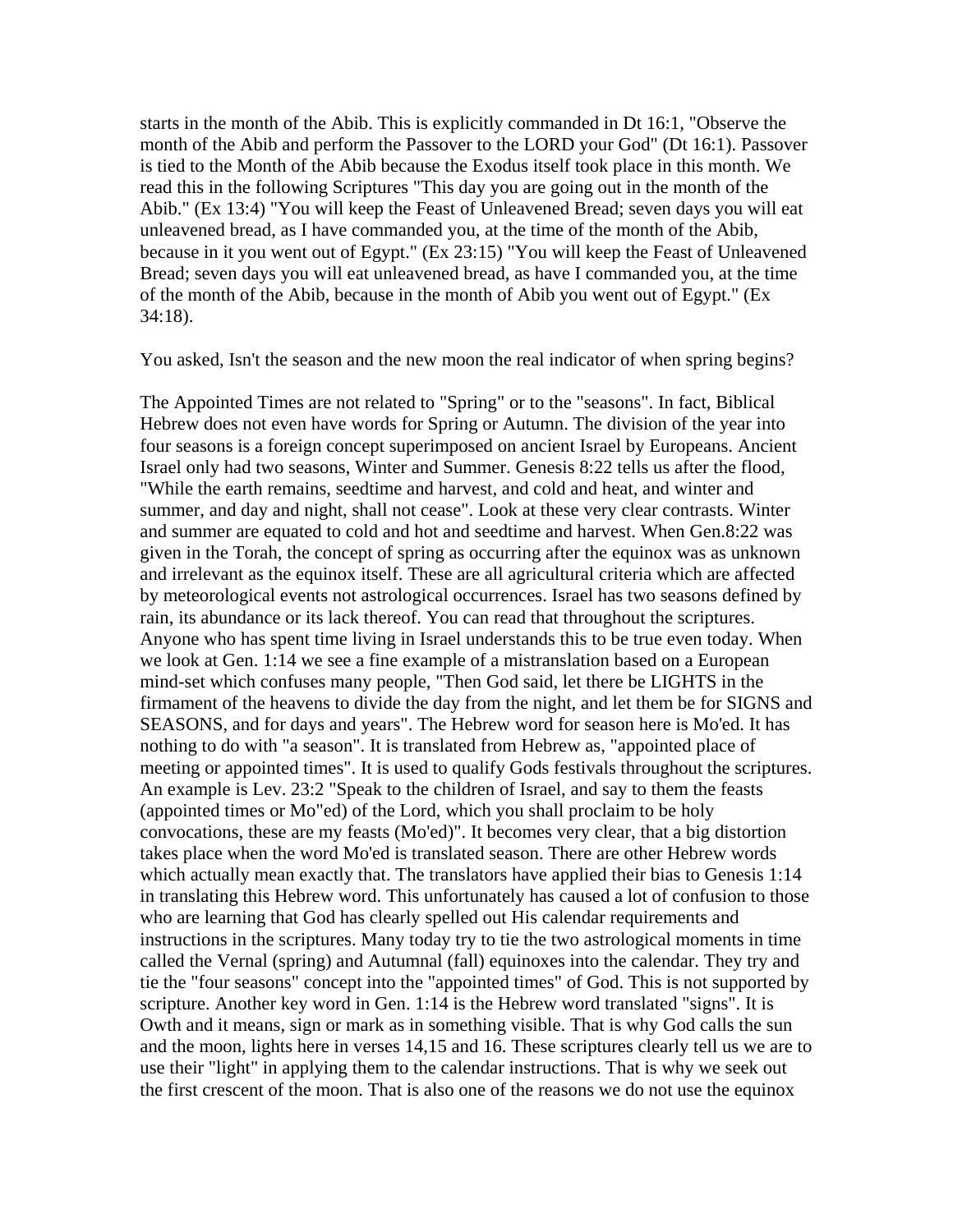in any of our calendar criteria. You cannot see an equinox and for that matter you cannot see a conjunction of the earth and the moon as some teach should be used to start the month. Some teach that you can use both but we find no scriptural evidence of this. On the contrary forbid us to follow astrology in our determinations. "Seasons" do not enter into the calendar criteria but the "appointed times" do. I repeat there is no Hebrew word for either spring or autumn. That is not an oversight by God. Meteorology determines when and how crops grow, not a single day astrological event. Thus we do not ascribe to the teachings of some that the new year cannot start until the first new moon after the equinox. God has given specific information for us to follow in determining the start of the year.

What did you learn about the Karaites and their history?

The Karaites teach the Feast of Unleavened Bread and the Passover must be observed in the Month of the Abib which commences with the first New Moon after the barley becomes "Abib". Abib is an ancient Hebrew agricultural term, which refers to a certain stage in the ripening of the barley. This is clear from Ex 9:31 which says "And the flax and the barley were smitten, because the barley was Abib and the flax was Giv'ol. And the wheat and the spelt were not smitten because they were dark (Afilot)."

The Abib was recognized by all ancient Jewish groups as the true determining factor in the beginning of the year. Even the Pharisees recognized this and historically used the Abib in beginning the year up until the time of Hillel II in 359 CE. The Talmud relates"Based on three things is the year intercalated on the Abib, on the fruits of the trees, and on the equinox. Based on two of them the year is intercalated but based on one of them alone the year is not intercalated. And when the Abib is one of them everyone is pleased." (Babylonian Talmud, Sanhedrin 11b). In Second Temple, the calendar used in the Temple utilized the Abib to begin the year. The following is related in the Talmud concerning Gamaliel (the same Pharisee mentioned in Act 534; 223)"It once happened that Rabban Gamaliel was sitting on a step on the Temple Mount, and the well known Scribe John was standing before him... [Gamaliel said to him] ...write to our brethren, the Exiles of Babylon and to those in Media, and to all the other exiled sons of Israel, saying"May your peace be great forever! We beg to inform that... the Abib is not yet ripe. It seems advisable to me and to my colleagues to add thirty days to this year." (Babylonian Talmud, Sanhedrin 11b).

Unlike the Pharisees who eventually abandoned the observance of the Abib, the Karaites preserved this true ancient practice throughout the millennia. Indeed, the Karaites even incorporated the observance of the Abib calendar into their marriage ceremony. Every marrying couple was required to undertake a solemn vow to "observe the holy appointed times of YHWH according to the sighting of the New Moon and the finding of Abib in the Land of Israel." By making this vow, the marrying couple became full members of the Karaite community. To this day, the Karaite cantor repeats the Abib vow on every high day and the entire congregation responds with a resounding "Truth!".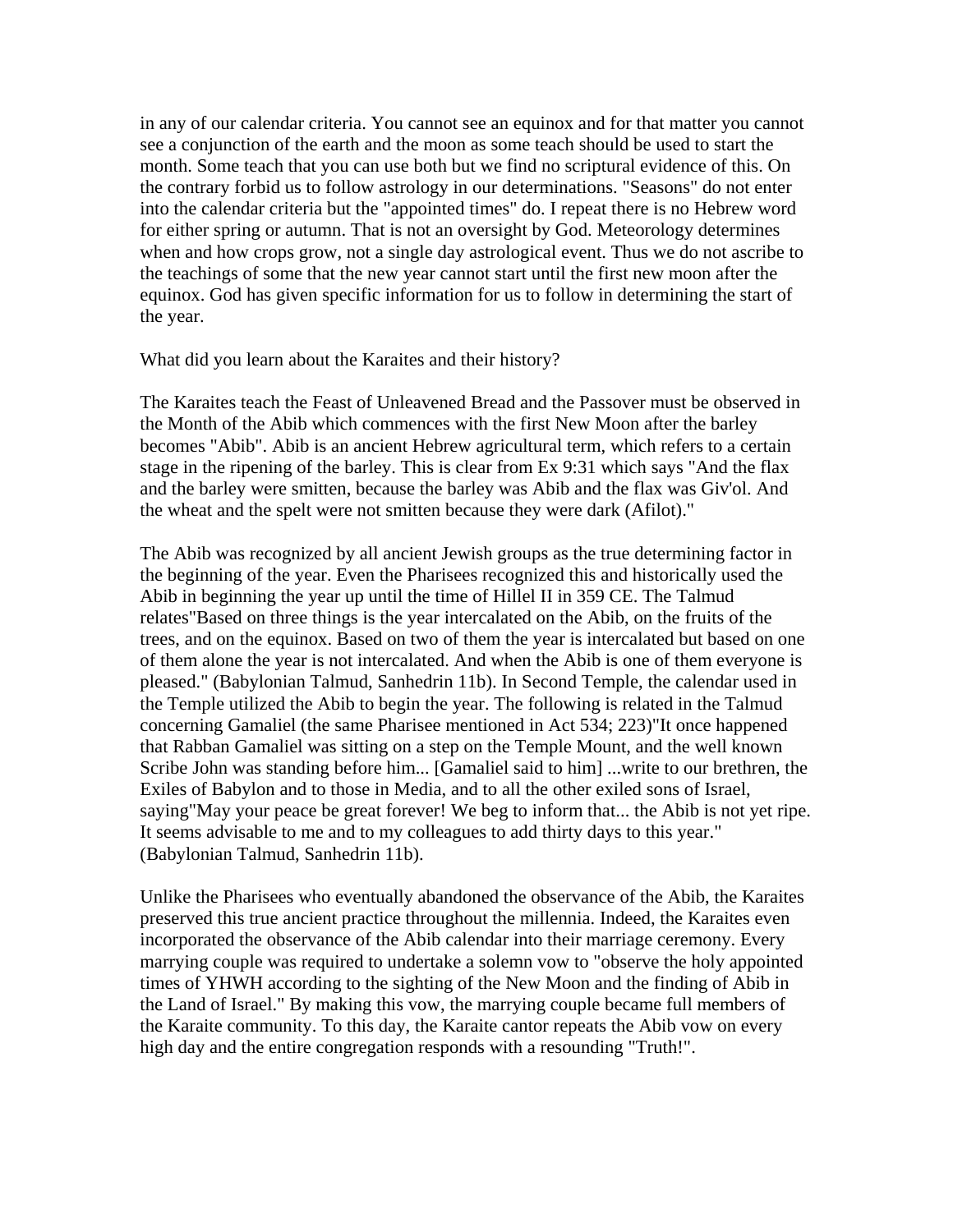Historical sources report that the Karaites observed the Abib throughout the Middles Ages and even as late as 1642. Some reports seem to indicate the Karaites were still observing the Abib in the 1830s. However, by 1860 the Karaites had forsaken the Abib. In that year, a Karaite sage in Cairo wrote in his book "Curtains of Solomon" that the Karaites had fallen into sin and stopped observing the Abib. But as soon as they returned to the Land of Israel, he said, they would resume its observance. It was not until 1989 that this was to come about. As early as the mid-1970s Karaites began to investigate the corruption that had crept into their own calendar. Although they continued to declare the truth of the Abib-New Moon calendar in the synagogue ever holy day, they had in fact gone astray after the "learned traditions of men" (Isa 2913) by employing a "calculated" calendar. In the late-1980s this hypocrisy could no longer be borne and a small group of learned Karaites finally re-established the Abib Calendar.

Using ancient tomes as their starting point, this group of faithful Karaites began to intensively study the Abib. Within a few years they had rediscovered the meaning of this ancient agricultural term. In the final analysis it was the very description of Abib in the Hebrew Scriptures more than anything else that proved to unlock the secrets of the Abib. The Karaite Abib Searchers used three separate clues to recover the meaning of the word "Abib".

The first clue was the phrase "Abib parched in fire" (Lev 2:14). The Karaites carried out extensive tests to determine at what stage in the barley's development it could be parched in fire and still produce food. To do this they went out into the fields every week gathering barley in different stages of development and parching it in fire.

The second clue the Karaites used was the wave-sheaf offering. Lev 23:10 relates that the wave-sheaf offering brought during Feast of Unleavened Bread is to be brought from "the first sheaf of your harvest". From this it was clear that there must be fully harvestable barley by the Feast of Unleavened Bread, fifteen days into the First biblical month (see also Dt 16:9). Using this as their guide, the Karaites looked for the stage in the barley's development which was two weeks away from being harvestable.

The third clue was Ex 9:31-32 which describes the devastation caused by the plague of hail. Looking at the Hebrew, the Karaites noticed that the barley was destroyed by the hail "because it was Abib" while the wheat and spelt were undamaged because they were "dark". The Karaites used what became known as the "slap test" to check at which stage the barley becomes brittle enough to be damaged by a strike such as hail.

All three of the above methods pointed to the same stage in the barley's development. With three witnesses all pointing to the same thing the Karaites knew they had rediscovered the meaning of the ancient Hebrew agricultural term Abib.

One of the things the Karaites discovered was that the King James term "green ears" was not an accurate translation of the Hebrew word Abib. This became clear as soon as they tried to parch green ears of barley. When the young tender ears were parched, the undeveloped seeds simply evaporated in the heat. This could hardly be the "Abib parched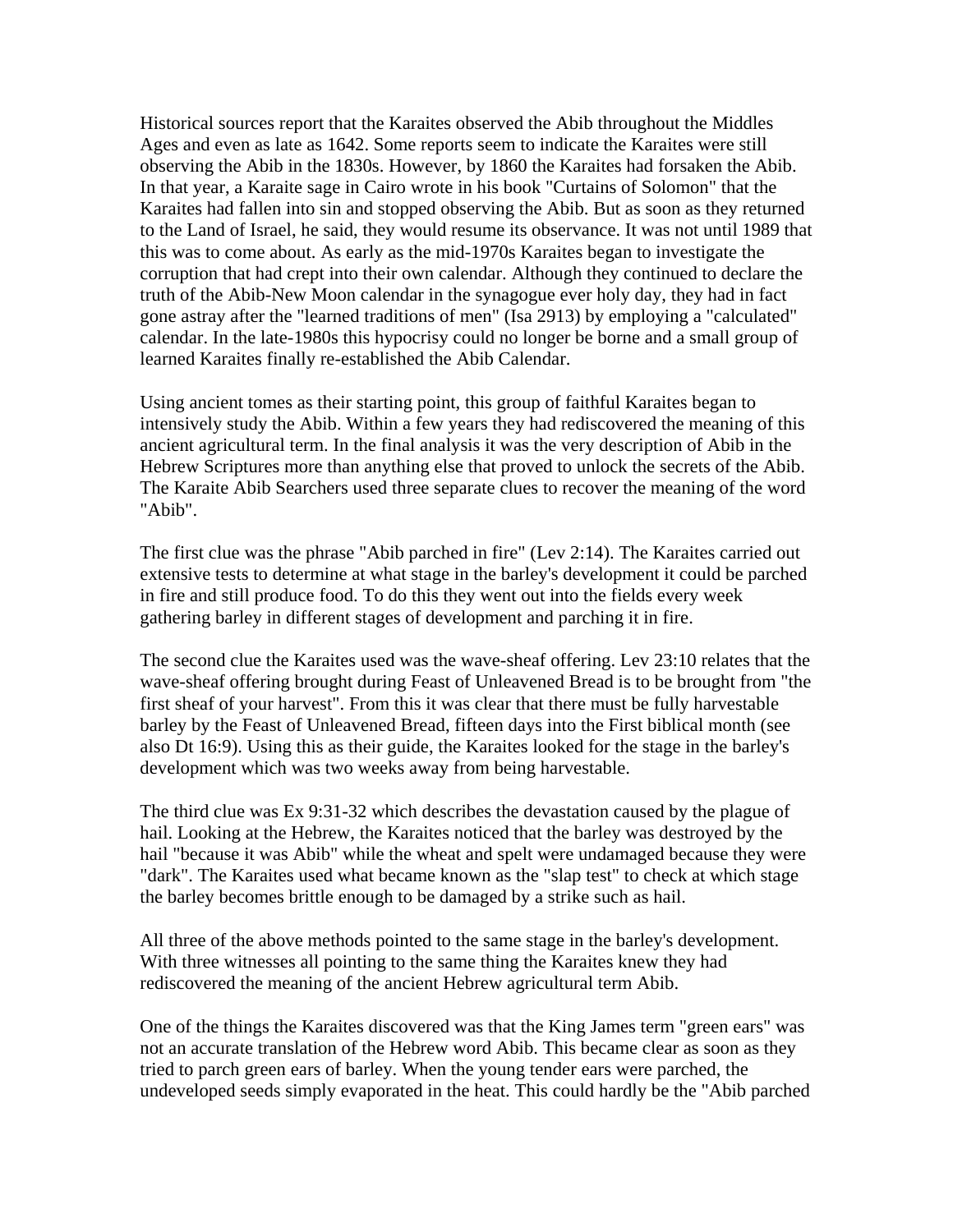in fire" offered as a Firstfruits offering (Lev 2:14). And again the "slap test" could not damage the "dark" green ears, which were soft and flexible when struck. Finally, it was clear that the young tender ears were at least a month away from being harvestable, so using them to begin the year would result in there being no wave-sheaf offering which must come from "the first sheaf of your harvest".

After several years of tests the Karaites discovered that in order to satisfy the biblical requirements they would have to look to barley with fully formed seeds. When the seeds were firm like soft cheese they would produce food through parching. They were also brittle enough to be damaged when struck and would be harvestable in about two weeks time. This not-yet-ripe barley bore ears that were "still green" yet had begun to develop yellow streaks. All the evidence confirmed that this was the barley referred to in the term "The Month of the Abib".

Early on the Karaites learned that barley develops at different rates in different parts of the Land of Israel. They also found that the stage of development would vary greatly between one field and the next, even within the same region. It was not without reason that the ancient harvest season lasted seven weeks. But the biblical guidelines were clear enough. Dt 16:9, describing the day of the wave-sheaf offering, says in the Hebrew"from when sickle begins upon the standing grain shall you count seven weeks". And Lev 23:10 spoke of the "first sheaf" of the harvest. Clearly the Abib used to determine the beginning of the year would have to be the earliest ripening barley. Only this would correlate to the beginning of the harvest and the first sheaf.

To find the earliest ripening barley would require nothing less than an "Abib Search". The boundaries of the search were defined by Lev 23:10 "And when you come into the land which I am giving you and harvest its harvest". The region to search for the Abib was none other than the Land of Israel ("its harvest"). Throughout the late 80s and 90s the Abib Search was carried out every year with increasing efficiency. During the illusion of peace in the mid-90s, the entire Land of Israel was searched high and low. After a number of years it was found that the barley becomes Abib earliest in the Jordan Valley (near Jericho) and the Northern Negev (near Gaza).

When war broke out in October 2000, the Karaites were faced with a dilemma. To search for Abib would require entering regions that were becoming increasingly dangerous. With hundreds of Israelis dead and thousands of wounded, the days of driving around the Land of Israel looking for Abib seemed to be in jeopardy.

The plan to call in non-Israelis to search for Abib was first proposed in the opening months of 2001. The reasoning was that while the Arab death squads target Jewish civilians, tourists are usually left alone and only occasionally do they get killed in the crossfire. As the date of the 2001 Abib Search approached, the Karaites decided they would look for Abib in the "safe" areas and only if this failed would they appeal to Abib keepers from abroad to assist. The Abib was found earlier than expected and the call for outside assistance was put on hold. As the war heated up towards the end of 2001, the Abib Search itself was in jeopardy.